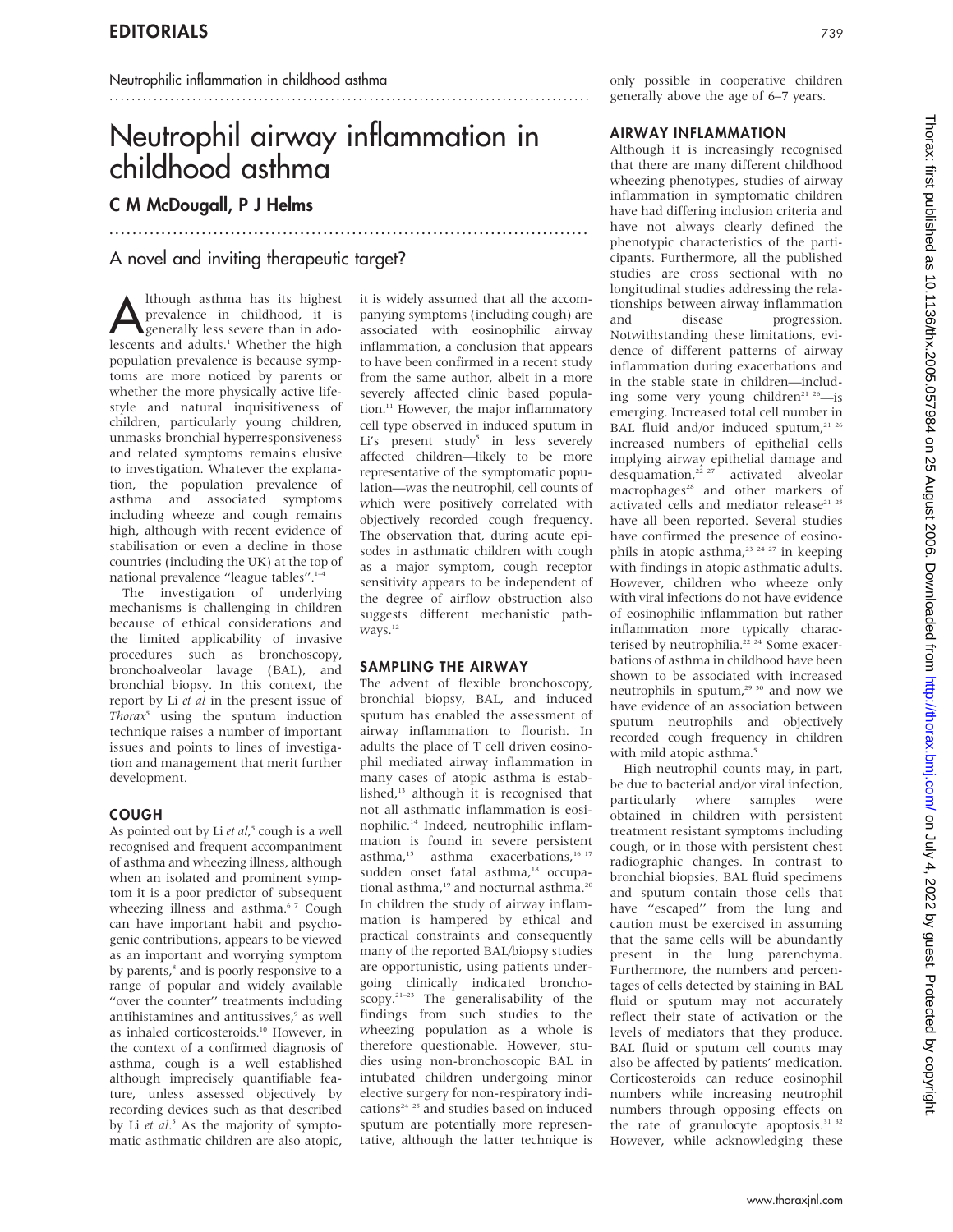### MECHANISMS AND **CONSEQUENCES**

The presence of airway neutrophilia implies increased neutrophil recruitment, increased neutrophil survival, or both. The pathogenesis of airway neutrophilia is likely to be multifactorial, dependent on a complex interplay of chemokines and lipid mediators from both resident airway cells and infiltrating inflammatory cells, as well as enhanced adhesion molecule expression and neural activity.<sup>33</sup> The airway epithelium plays a pivotal role in airway  $inflammatory$  responses $34$  and is an abundant source of chemokines with potent neutrophil chemoattractant  $\arctivity$ <sup>35 36</sup> the release of which is promoted by a range of stimuli. It has been argued that physical triggers such as viruses, lipopolysaccharides, and ozone may be more important inducers of airway neutrophilia than any primary immunological cause,<sup>37</sup> and epithelial interleukin (IL)-8 has been implicated as one of the most likely neutrophil chemoattractants in response to these insults.16 30 Leukotriene B4 (LTB4), primarily a product of macrophages and neutrophils but also released by keratinocytes, lymphocytes and mast cells, has also been shown to contribute significantly to neutrophil chemotactic activity in lung secretions.<sup>38</sup>

Neutrophil apoptosis permits neutrophil recognition and ingestion by macrophages, leading to their clearance<br>from sites of inflammation. from sites of inflammation. Inflammatory mediators including IL-1b, tumour necrosis factor, granulocytemacrophage colony stimulating factor, granulocyte colony stimulating factor, and interferon  $\gamma$ , many of which have been implicated in asthma,<sup>36</sup> have been shown to inhibit neutrophil apoptosis.<sup>39 40</sup> Furthermore, this enhanced neutrophil survival is associated with functional longevity, with the cells retaining the capacity to generate and release toxic products.40 Neutrophil apoptosis is suppressed in acute respiratory distress syndrome in adults<sup>41</sup> and in chronic lung disease of prematurity,<sup>42</sup> both of which are associated with airway neutrophilia. It is therefore tempting to speculate that the neutrophilic inflammation observed in childhood wheezing and cough may also be associated with impaired neutrophil apoptosis.

It is also important to consider the consequences of neutrophilic inflammation and, with reference to the paper by

Li et al,<sup>5</sup> how such inflammation might contribute to persistent cough. In this context it is important to establish not only the presence of inflammatory cells in the lungs but also whether they are quiescent or activated. Although the presence of some quiescent neutrophils in the lungs may have no functional consequences,<sup>43</sup> activated neutrophils could have a role in the pathophysiology of airway disease through their release of reactive oxygen species, cytokines, lipid mediators, and enzymes including elastase, cathepsin G and myeloperoxidases and non-enzymatic defensins.<sup>44</sup> Neutrophil derived serine proteinases and defensins markedly affect the integrity of the epithelial layer, decrease ciliary beat frequency, and induce the synthesis of epithelium derived mediators that may influence the amplification and resolution of inflammation.<sup>45</sup> Neutrophil proteases, especially neutrophil elastase, can also activate eosinophils<sup>46</sup> and are important mucin secretagogues for goblet cells and submucosal gland cells<sup>47</sup> and, by inference, likely to contribute to mucus hypersecretion. Neutrophil products may also be mediators of increased vascular permeability<sup>48</sup> and may directly contribute to airway hyperresponsiveness.49

Current anti-inflammatory treatments for asthma target inflammation in general or specific inflammatory pathways other than those involved in neutrophil recruitment. Not only do such treatments fail to tackle neutrophilic inflammation, but steroids may actually exacerbate it by enhancing neutrophil survival. $31$ 

## CONCLUSIONS

The present report by Li  $et$   $al<sup>5</sup>$  adds to the emerging body of evidence that a significant proportion of asthma and wheezing illness in both adults and children is associated with neutrophilic airway inflammation and that this pattern is not limited to individuals with severe symptoms. This raises important and interesting questions regarding the mechanisms and consequences of neutrophilic inflammation, as well as presenting a novel and inviting therapeutic target.

#### Thorax 2006;61:739–741. doi: 10.1136/thx.2005.057984

#### Authors' affiliations ......................

C M McDougall, P J Helms, Department of Child Health, University of Aberdeen, Royal Aberdeen Children's Hospital, Aberdeen AB25 2ZG, UK

Correspondence to: Professor P J Helms, Department of Child Health, University of Aberdeen, Royal Aberdeen Children's Hospital, Aberdeen AB25 2ZG, UK; p.j.helms@abdn.ac. uk

Funding: CMcD is supported by an MRC Clinical Research Training Fellowship

Competing interests: none declared.

## **REFERENCES**

- 1 Anderson HR, Ruggles R, Strachan DP, et al. Trends in prevalence of symptoms of asthma, hay fever, and eczema in 12–14 year olds in the British Isles, 1995–2002: questionnaire survey. BMJ 2004;328:1052–3.
- 2 Toelle BG, Ng K, Belousova E, et al. Prevalence of asthma and allergy in schoolchildren in Belmont, Australia: three cross sectional surveys over 20 years. BMJ 2004;328:386-7.
- 3 Braun-Fahrlander C, Gassner M, Grize L, et al. No further increase in asthma, hay fever and atopic sensitisation in adolescents living in Switzerland. Eur Respir J 2004;23:407-13.
- 4 Gibson PG, Simpson JL, Chalmers AC, et al. Airway eosinophilia is associated with wheeze but is uncommon in children with persistent cough and frequent chest colds. A*m J Respir Crit Care*<br>Med 2001;**164**:977–81.
- 5 Li AM, Tsang TWT, Chan DFY, et al. Cough frequency in children with mild asthma correlates with sputum neutrophil count. Thorax 2006;61:747–50.
- 6 Brooke AM, Lambert PC, Burton PR, et al. Recurrent cough: natural history and significance in infancy and early childhood. Pediatr Pulmonol 1998;26:256–61.
- 7 Pattemore PK, Lampe FC, Smith S, et al. Asthma survey items as predictors of respiratory problems in children 2 yrs later: a longitudinal study. *Eur*<br>*Respir J* 1999;**14**:650–8.
- 8 de Jongste JC, Shields MD. Cough 2: Chronic cough in children. Thorax 2003;58:998–1003.
- 9 Schroeder K, Fahey T. Should we advise parents to administer over the counter cough medicines for acute cough? Systematic review of randomised controlled trials. Arch Dis Child 2002;86:170–5.
- 10 Davies MJ, Fuller P, Picciotto A, et al. Persistent nocturnal cough: randomised controlled trial of high dose inhaled corticosteroid. Arch Dis Child 1999;81:38–44.
- 11 Li AM, Lex C, Zacharasiewicz A, et al. Cough frequency in children with stable asthma: correlation with lung function, exhaled nitric oxide, and sputum eosinophil count. Thorax 2003;58:974–8.
- 12 Chang AB, Phelan PD, Robertson CF. Cough receptor sensitivity in children with acute and nonacute asthma. Thorax 1997;52:770–4.
- 13 **Bousquet J**, Chanez P, Lacoste JY, et al. Eosinophilic inflammation in asthma. N Engl J Med 1990;323:1033–9.
- 14 Douwes J, Gibson P, Pekkanen J, et al. Noneosinophilic asthma: importance and possible mechanisms. Thorax 2002;57:643–8.
- 15 Jatakanon A, Uasuf C, Maziak W, et al. Neutrophilic inflammation in severe persistent asthma. Am J Respir Crit Care Med 1999;160:1532–9.
- 16 Ordonez CL, Shaughnessy TE, Matthay MA, et al. Increased neutrophil numbers and IL-8 levels in airway secretions in acute severe asthma: clinical and biologic significance. Am J Respir Crit Care Med 2000;**161**:1185–90.
- 17 Fahy JV, Kim KW, Liu J, et al. Prominent neutrophilic inflammation in sputum from subjects with asthma exacerbation. J Allergy Clin Immunol 1995;95:843–52.
- 18 Sur S, Crotty TB, Kephart GM, et al. Sudden-onset fatal asthma. A distinct entity with few eosinophils and relatively more neutrophils in the airway submucosa? Am Rev Respir Dis 1993;148:713–9.
- 19 Anees W, Huggins V, Pavord ID, et al. Occupational asthma due to low molecular weight agents: eosinophilic and non-eosinophilic<br>variants. *Thorax* 2002;**57**:231–6.
- 20 Martin RJ, Cicutto LC, Smith HR, et al. Airways inflammation in nocturnal asthma. Am Rev Respir Dis 1991;143:351–7.